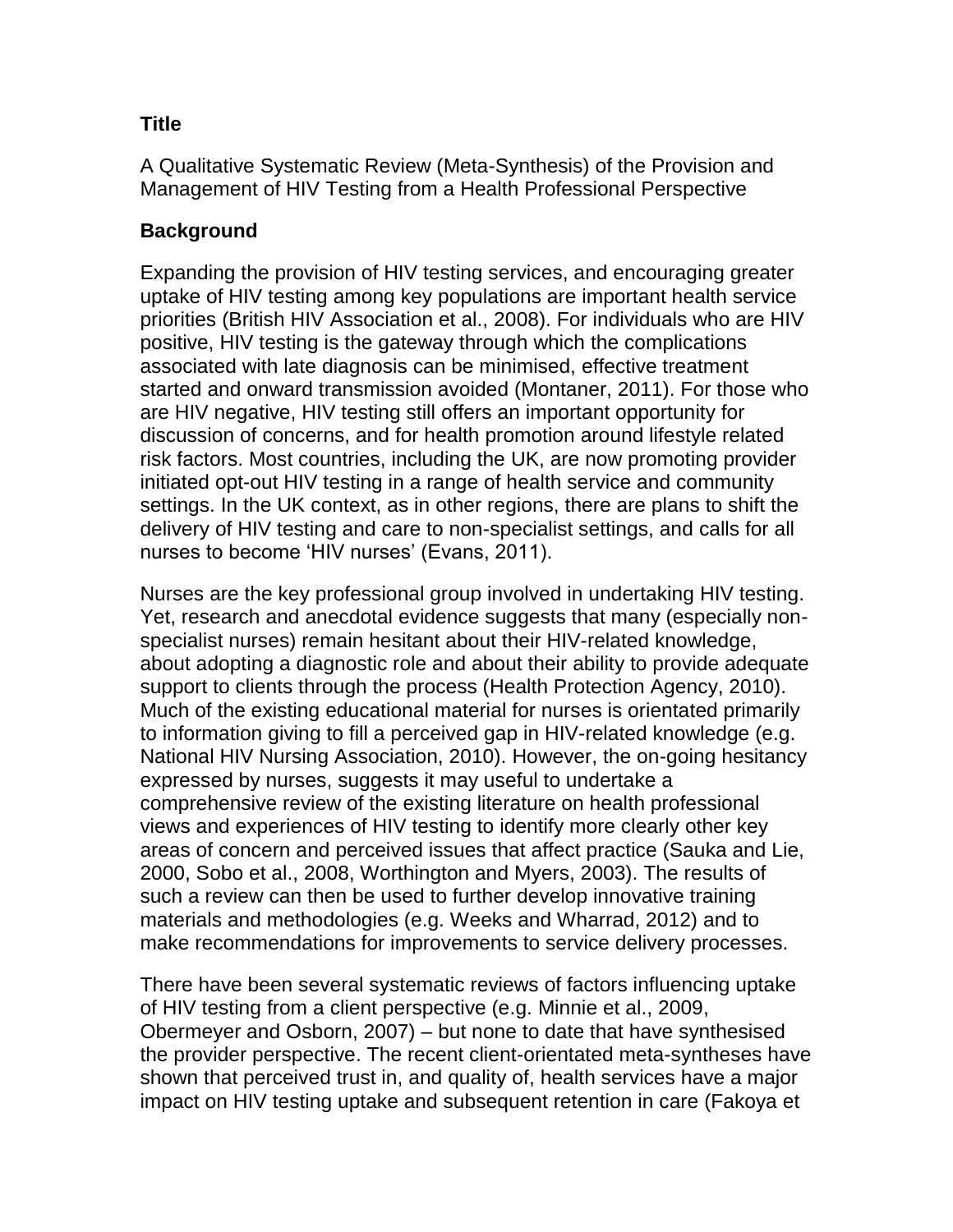al., 2011, Lorenc et al., 2011, Musheke et al., 2013). It is essential therefore that the clients' experience of HIV testing is a positive one – but this hinges to a large extent on provider attitudes, confidence and competence (Halve It, 2010, National HIV Nursing Association, 2007).

#### **Review Aim**

To explore and synthesise health professional's views on, and experiences of, HIV testing.

#### **Objectives**

- 1.To describe health professional's experiences of conducting HIV testing
- 2.To identify ways in which client or provider characteristics such as gender, sexuality, socio- economic status, age, ethnicity, culture, professional background or professional role influence HIV testing practice
- 3.From a health professional's perspective, to identify personal factors, practices or contexts that support or hinder HIV testing provision
- 4.From a health professional's perspective, to identify personal factors, practices or contexts that facilitate or hinder the management of client or provider anxiety during HIV testing
- 5.From a health professional's perspective, to identify personal factors, practices or contexts that facilitate or hinder the management of a new HIV diagnosis

6. From a health professional's perspective, to identify personal factors, practices or contexts that facilitate or hinder health promotion around sexual risk and other life style issues during HIV testing

### **Methodology and Methods**

Due to the focus on provider experiences and practices, a review of qualitative evidence is appropriate (i.e. a meta-synthesis). The qualitative review process will follow the pragmatic meta- aggregative approach (Hannes and Lockwood, 2011) set out by the Joanna Briggs Institute (JBI) – a well established and well known global organisation that supports systematic reviews and evidence based healthcare by providing an equivalent infrastructure to Cochrane but in the context of qualitative reviews (Pearson et al., 2005). The JBI also provides a software programme (QARI) to support the reviewing process which will be used by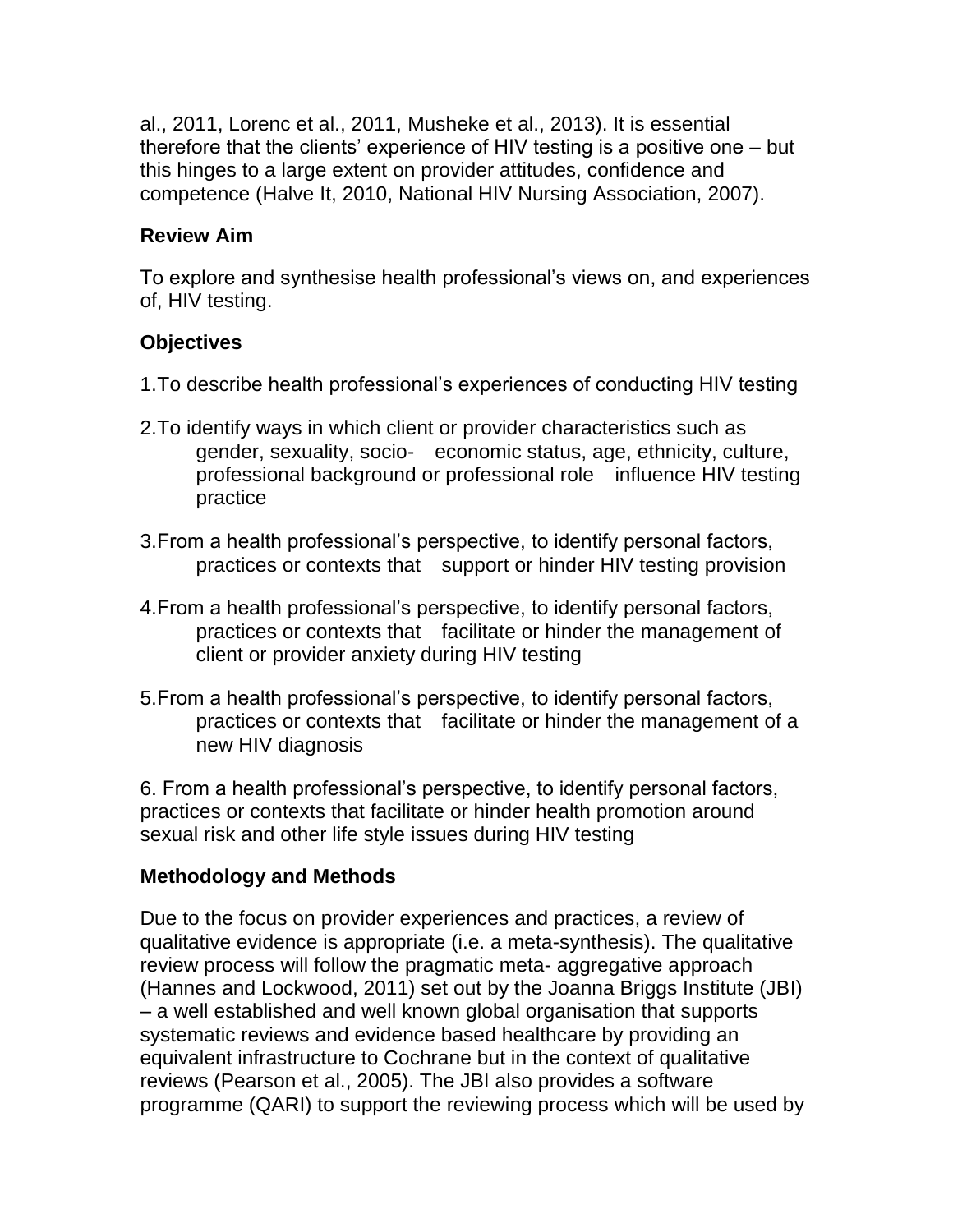the team.

### **Systematic Review Team**

The systematic review team consists of experienced HIV nurses/academic researchers, an HIV nursing practice expert, an expert in systematic reviewing and a senior librarian. This combination will ensure that the review will be conducted with utmost rigour. In addition, the skill mix will ensure that the findings will be interpreted and disseminated in ways that are relevant to the day to day needs and priorities of practising nurses/nurse managers, but can also be used to inform future research or educational developments. The team has 5 members - as follows: -

- Dr. Catrin Evans, BSc, RN, MA, PhD, Lecturer in Nursing and International Health, University of Nottingham, NHIVNA Executive Committee Member
- Mr John McLuskey, BSc, RN, MPH, Lecturer in Nursing and Sexual Health, University of Nottingham(and a 4<sup>th</sup> yr doctoral student)
- Ms. Michelle Croston, RN, RHV, BMedSci (hons), BA Science (hons), Grad dip Aesth Med, NHIVNA Executive Committee Member & Specialist Nurse North Manchester General Hospital
- Dr. Fiona Bath-Hextall, BSc, MSc, PhD, Reader in Evidence Based Healthcare, University of Nottingham
- Ms. Wendy Stanton, BSc, MSc, Information Scientist (Senior Librarian), University of Nottingham

**Methodological Expertise**: All members of University of Nottingham staff (above) have undertaken comprehensive systematic review training through the Joanna Briggs Institute, a global network that provides an infrastructure for promoting evidence based practice. In addition, Fiona Bath-Hextall has undertaken reviews within the Cochrane Collaboration, and Catrin Evans has undertaken specialist training in methods for qualitative systematic reviews. All have considerable experience of undertaking, teaching, supervising and publishing systematic reviews.

**Subject Area Expertise:** John McLuskey, Catrin Evans and Michelle Croston are all nurses with experience of HIV care and HIV testing. Catrin Evans has successfully undertaken several research projects exploring HIV health promotion practices, including HIV testing and uptake in different settings. These projects have all been finished on time and published in professional and academic journals. John McLuskey's doctorate is currently exploring men's experiences of a new HIV diagnosis and initial findings have identified the importance of the HIV testing